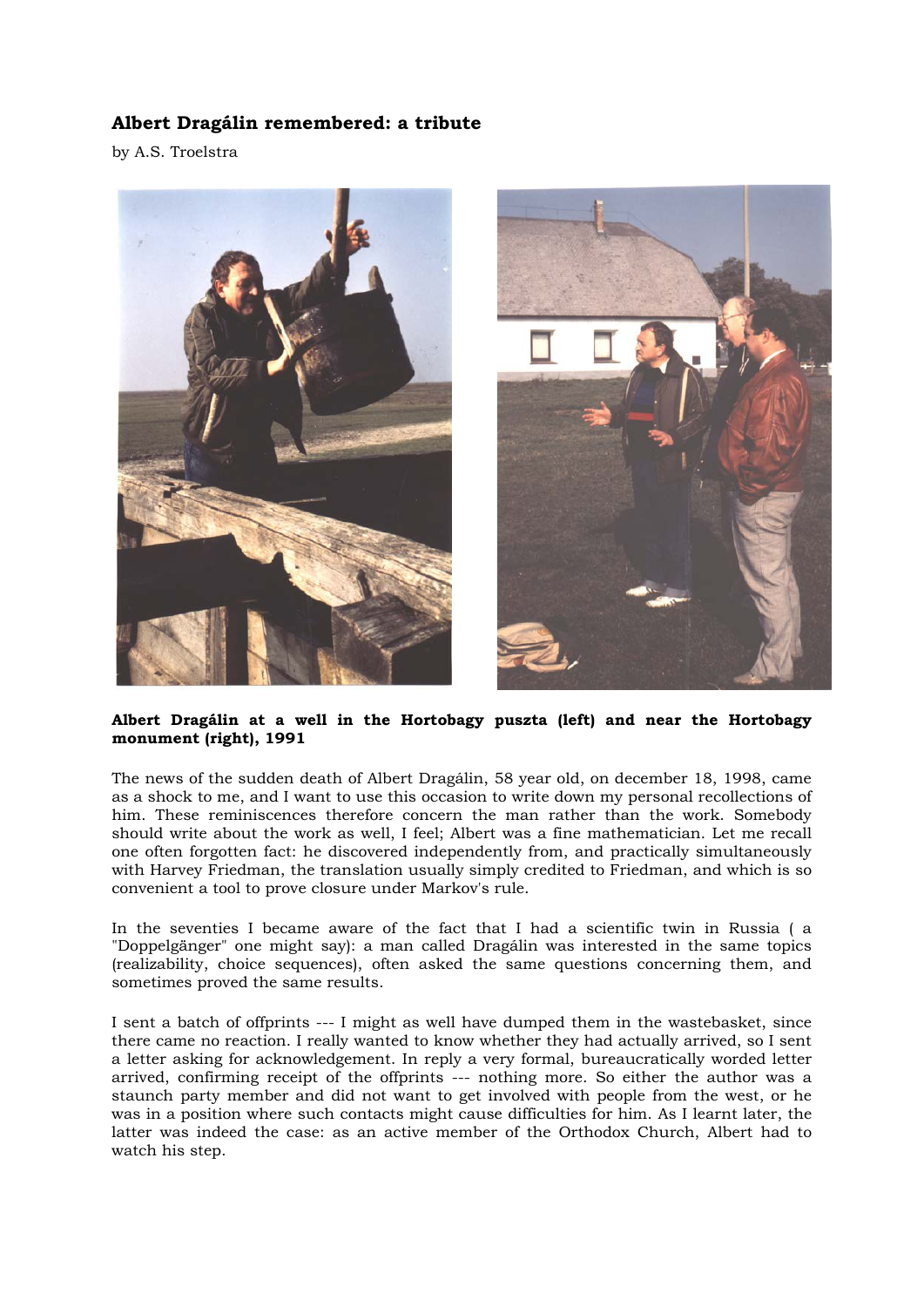When some years later a colleague from our math department, R.W. van der Waall, visited Hungary with a group of mathematicians, Albert's second wife, also a mathematician, acted as their hostess in Debrecen, and van der Waall met Albert, who gave him a special greeting for me, although we had never met so far. The fact that his second wife was Hungarian had given him the opportunity to move to Debrecen, where life was easier than in Moscow. As I learnt later, his first marriage had not worked out and he had separated from his first wife. He had a son from his first marriage whom he was very fond of.

Then, in 1988, there was a meeting "Heyting '88" in Chaika in Bulgaria; there I met for the first time Grigory Mints, Boris Kushner and Albert. Albert turned out to be a sturdy, muscular, impressive man, with a round face, blond hair and striking blue eyes. In repose his face was almost severe, but in conversation a smile from time to time transformed it: his inner nature, gentle and friendly, showed through. Altogether he was a person of considerable charm.

A visit of a week to Amsterdam, paid by the Dutch Mathematical Association, followed not much later. Twice Albert had me frightened during that week, both as a result of taking the right line of streetcar, but going in the wrong direction. The first time he did not turn up at the appointed hour at the Institute. During the weekend he was staying at our home, but wanted to do some shopping on Saturday in Amsterdam. I had instructed him as to bustimes etc., and said we reckoned with him for dinner. But in the evening Albert did not turn up, and we already deliberated whether we should phone the hospitals in Amsterdam, when he arrived at 9.00 P.M. Again the boarding of a streetcar going in the wrong direction was the cause, plus the fact that I had omitted to warn him that the buses were less frequent in the evening. Hence I was rather surprised when at a meeting at Oberwolfach, not long afterwards, he had arrived even before me --- and I was quite early. From the Amsterdam visit I had been left with the impression that Albert was someone who always lost his way. However, he acually was quite well able to take care of himself.

Hungary had some outward effects: to my surprise he greeted my wife with "kiss your hands" (without actually doing it) --- in his fluent, but accented english. It turned out this was the literal translation of a commonly used Hungarian mode of greeting of ladies.

In 1991 he invited me to Debrecen (october 24 -- november 8). My wife and I arrived in Budapest by train, at the end of the morning; Albert fetched us from the station and took us out for lunch. Almost the first thing we heard that he was now a widower. After the lunch we went to the lecture room, in a house where a newly founded Institute was housed --- I forgot the name, but it represented an attempt of the computer scientists of the Academy to go commercial and earn some money with their expertise --- a sign of the changing times. The lecture was for a very small audience in a room about the size of our living room.

The next day Albert travelled with us by train to Debrecen. Not as spectacular as Budapest, but a town with an interesting history, and perhaps more typically Hungarian than cosmopolitan Budapest. The first few days we stayed at the "Sport Hotel", but after that we could move to the guest house of the Academy in town. Albert carried our trunks. Although he limped, due to the fact that he could not bend the knee of one leg, he walked as fast as anyone, and managed the heavy trunks which were somewhat too heavy for us to carry any distance.

It turned out there was not much to do for me professionally in Debrecen --- Albert was the only logician with any theoretical interest, for the rest the Faculty was very much application-oriented. Moreover, Albert had a very busy schedule, so there was not much time to talk shop. In addition he did not think much of my latest interest: linear logic. It turned out that the invitation was really meant to do us a good turn, to give us a bit of a holiday, in return for the invitation to Amsterdam. This I found difficult; I always have the feeling that when paid for a scientific visit, I ought to earn it by doing something actually useful - a friend and colleague once jokingly described my attitude as "calvinistic". But once